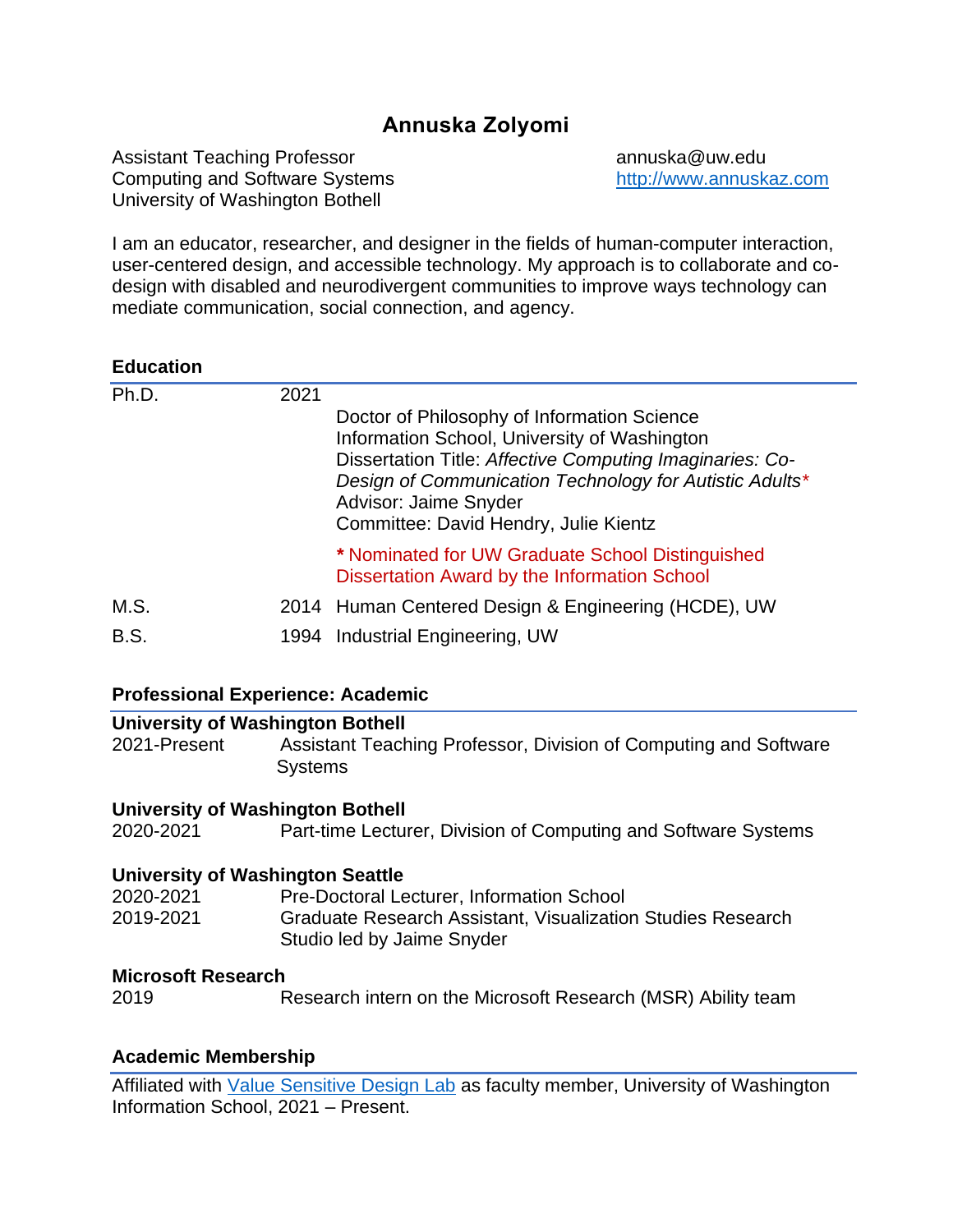Member of Society for Disability Studies, 2020-Present.

## **Professional Experience: Technology Industry**

## 2013-Present **Independent Consultant**

Launched a small business (Good Labs LLC) providing user experience consulting services with a specialization in accessible, inclusive experiences. Clients included Microsoft, Amazon, Easter Seals, and Joan Ganz Cooney Center at Sesame Workshop.

## 1998- 2013 **Microsoft**

Senior Accessibility Strategist, Program Manager, and Product Planner in Windows, Accessibility Business Unit, Trustworthy Computing, and MSN. Created and delivered training to product groups on research, design, and technical implementation to make products usable for people with disabilities. Delivered product functional specifications, user research, competitive research, and design prototypes (Ease of Access Center in Windows Vista). Contributor to the Microsoft Accessibility Standards and the World Wide Web (W3C) Web Accessibility Initiative guidelines. Creator of Microsoft Imagine Cup (IC) Accessibility competition. Co-creator / co-captain for Accessible Education Tablet IC competition. Co-captain for User Interface Design IC competition. 2008-2012. Launched the Microsoft Inclusive Research Lab.

## 1995-98 **Accenture**

Technology consultant doing systems analysis and development for telecommunications and technology industry clients including AT&T Wireless, Microsoft. Designed and prototyped first-generation internet applications.

## **Teaching Experience**

| <b>Instructor</b> |                                                                                                                                           |
|-------------------|-------------------------------------------------------------------------------------------------------------------------------------------|
| 2020 - 2021       | Part-time Lecturer, Usability and User-Centered Design (CSS 473),                                                                         |
|                   | Computing Software and Systems, UW Bothell                                                                                                |
| 2020 - 2021       | Pre-Doctoral Lecturer, Accessible Technology and Inclusive Design<br>(INFO 498), Input and Interaction (INFO 463), Information School, UW |
| 2006-07           | Instructor for personal computing and digital photography courses for<br>older adult students, OSHER Institute for Lifelong Learning, UW  |
|                   |                                                                                                                                           |

*Teaching Practicum*

- 2020 "Values in Designing Neurodiverse Social Interactions", Value Sensitive Design (INFO 464), UW
- 2017 "Prototyping with Arduino", *Prototyping Studio* (HCID 521), UW

## *Section Leader*

2019 Information Systems Analysis and Design (INFO 380), UW

*Teaching Assistant*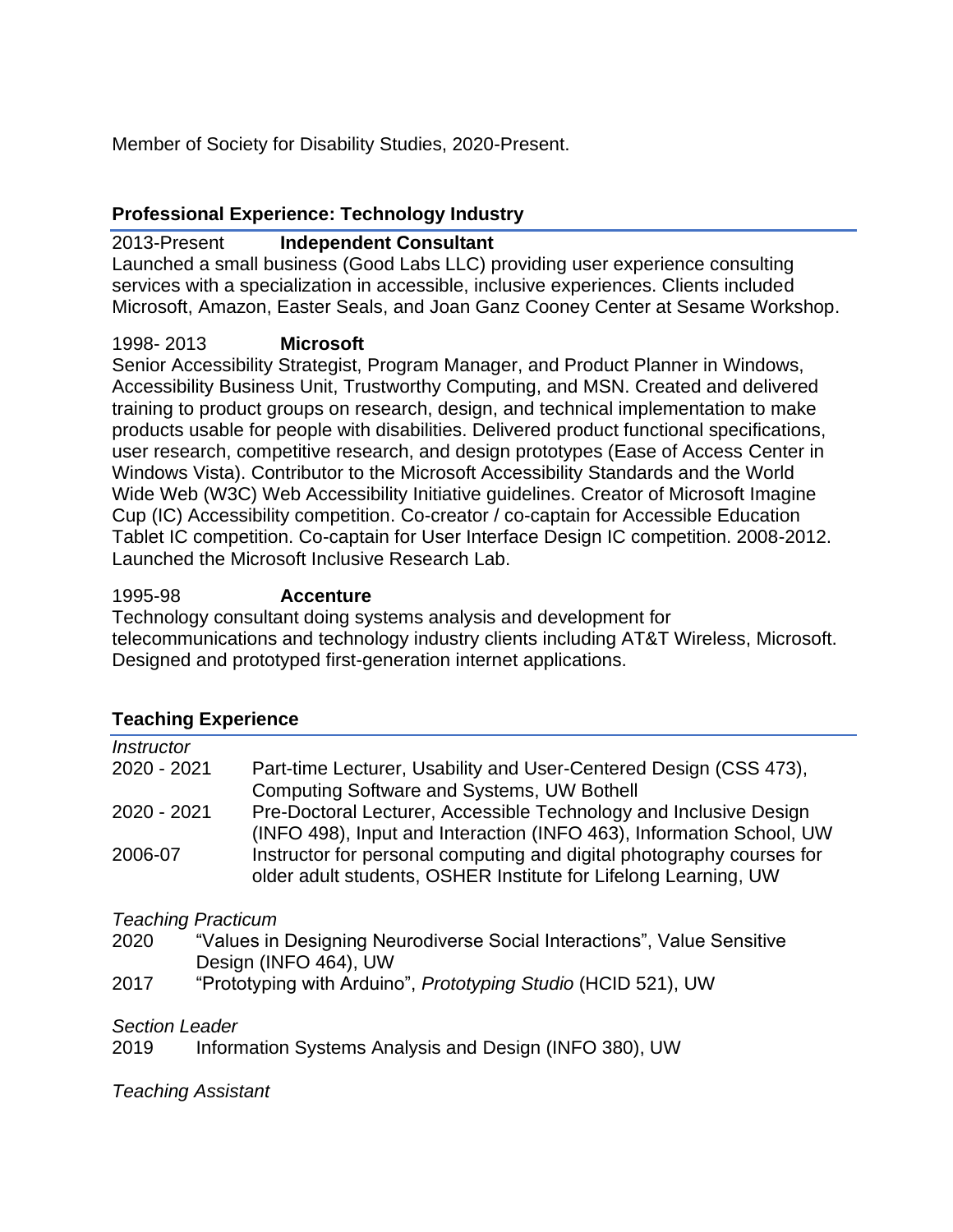- 2018 Informatics Capstone (INFO 490), UW
- 2017 Prototyping Studio (HCID 521), Master of Human-Computer Interaction and Design, UW

## *Guest Lectures in User-Centered Design*

"Research Methods for Co-Design with Autistic Adults", *UX Research and Design Mastery* (SI699), University of Michigan, 2021

"Co-Designing Sensory-Aware Technology", *Explorations in Human Centered Design* (HCDE 210), UW, 2019

"User-Centered Design for People with Cognitive Disabilities", *Accessibility and Inclusive Design* (HCDE 598), UW, 2019

"Design Methods for Inclusive and Accessible Technology," *Design Methods* (INFO 360), UW, 2019

"Designing for Accessibility", *Usability and User-Centered Design* (Computing & Software Systems, CSS 478), UW – Bothell, 2019

"Designing for Accessibility", *Integrated Media and Design Capstone* (Interactive Media Design, IMD 481), UW – Bothell, 2018

"Designing Inclusive User Experiences", *Perspectives in Assistive Technology* (ENGR 110/210), Stanford University, 2012

## *Guest Lectures in Technical Implementation*

"Great Engineers Build in Accessibility", *Collaborative Software Design* (INFO 461), UW, 2018

"The Goals and Complexities of Designing Inclusive, Cutting-Edge, Technology Solutions", *Computer Science and Engineering* (CSE 590), UW, 2012

## **PUBLICATIONS**

## **Journal**

[j1] **A. Zolyomi**. 2018. Where the Stakeholders are: tapping into social media during value sensitive design research. *Ethics and Information Technology Journal*, Springer.

## **Conference Papers: Peer-Reviewed, Archival**

[c14] A. **Zolyomi** and Jaime Snyder. 2021. Social-Emotional-Sensory Design Map for Affective Computing Informed by Neurodivergent Experiences. *Proc. of ACM on Human-Computer Interaction,* Vol 5, CSCW1, Article 77 (April 2021), 1-33.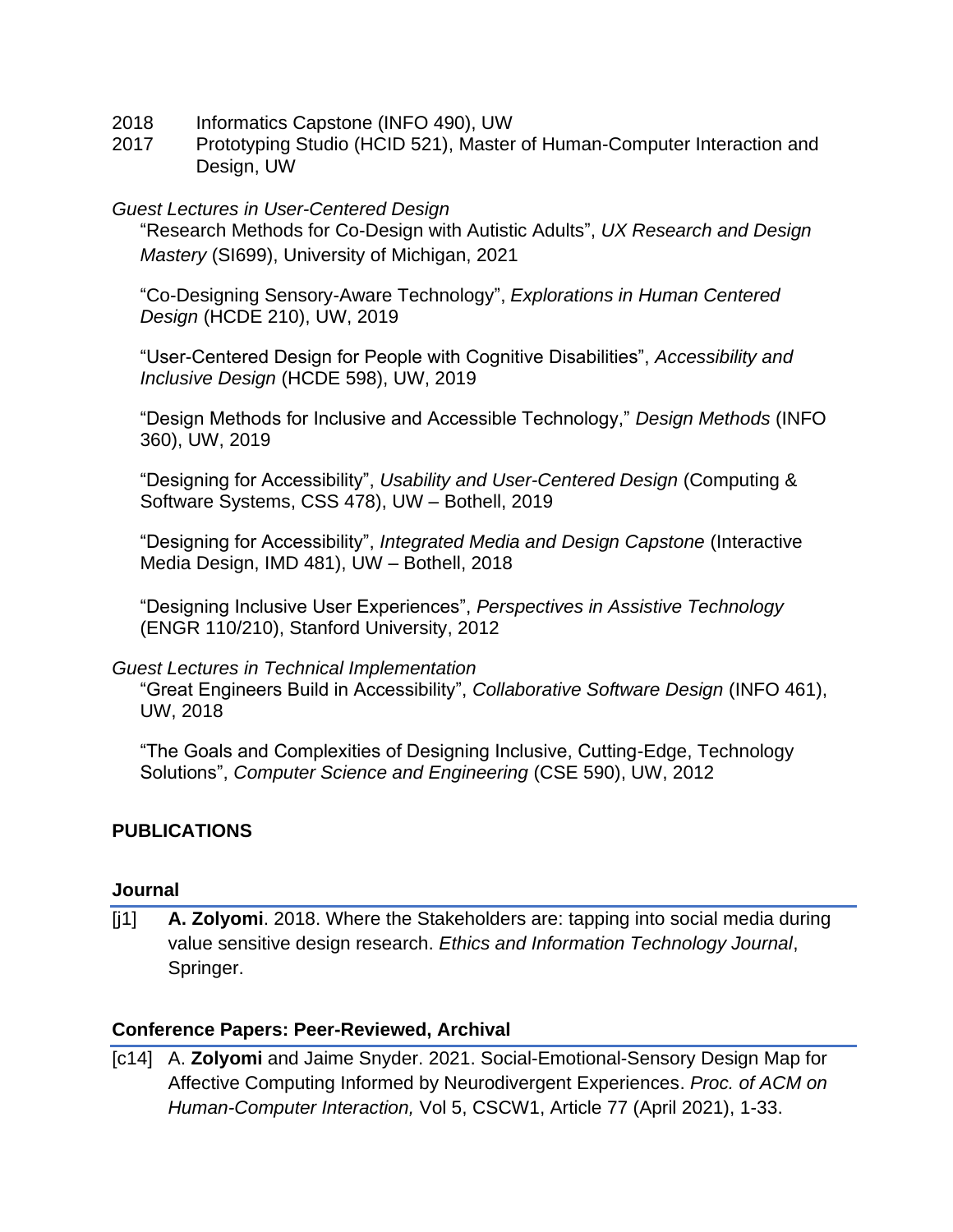- [c13] Begel, Tang, Andrist, Bernett, Carbary, Choudhury, Cutrell, Fung, Junuzovic, McDuff, Rowan, Sahoo, Waldern, Wolk, Zheng, **Zolyomi**. 2020. Lessons Learned in Designing AI for Autistic Adults: Designing the Video Calling for Autism Prototype. *Proc. Of ACM ASSETS Computers and Accessibility 2020, 1- 6.* (acceptance rate: 30%)
- [c12] **A. Zolyomi**, Andrew Begel, Jennifer Frances Walden, John Tang, Mike Barnett, Edward Cutrell, Daniel McDuff, Sean Andrist, Meredith Ringel Morris. 2019. Managing Stress: The Needs of Autistic Adults in Video Calling. *Proc. of ACM on Human-Computer Interaction,* Vol 3, CSCW (Nov. 2019), 1-29. (acceptance rate: 31%, Best Paper Honorable Mention Award – top 5%)
- [c11] **A. Zolyomi**, Anne Spencer Ross, Arpita Bhattacharya, Lauren Milne, and Sean Munson. 2018. Values, Identity, and Social Translucence: Neurodiverse Student Teams in Higher Education. *ACM Human Factors in Computing Systems (SIGCHI), 1-13.* (acceptance rate: 26%)
- [c10] **A. Zolyomi**, Anushree Shukla, and Jaime Snyder. 2017. Technology-Mediated Sight: A Case Study of Early Adopters of a Low Vision Assistive Technology. *Proc. Of ACM ASSETS Computers and Accessibility 2016*, 220-229. (acceptance rate: 22%, Best Student Paper Award – top 2%)
- [c9] **A. Zolyomi**, Ankitha Bharadwaj, Jaime Snyder. 2017. Let's Play (While Far Away)! Using Technology to Mediate Remote Playdates for Children with Autism. *Human-Computer Interaction International (HCII),* 415-432.
- [c8] L.A.E. Boyd, K. Rector, H. Profita, A. Stangl, **A. Zolyomi**, S. Kane, G. Hayes. 2017. Understanding the Role Fluidity of Stakeholders During Assistive Technology in the Wild. *Proc*. *SIGCHI Conference on Human Factors in Computing Systems (CHI 2017),* 6147-6158. (acceptance rate: 25%)
- [c7] Hala Annabi, Karthika Sundaresan, and **A. Zolyomi**. 2017. It's Not Just About Attention to Details: Redefining the Talents Autistic Software Developers Bring to Software Development. *The 50th Hawaii International Conference on System Sciences (HICSS),* 5501-5510*.* (acceptance rate: 47%)
- [c6] **A. Zolyomi** and Marc Schmalz. 2017. Mining for Social Skills: Minecraft in Home and Therapy for Neurodiverse Youth. *HICSS,* 3391-3400*.* (acceptance rate: 47%)
- [c5] **A. Zolyomi**. 2017. Challenges of Constructing a Multiple-Perspective Domain Analysis of Neurodiversity. *Advances in Classification Research Online*, 28(1), 11-13.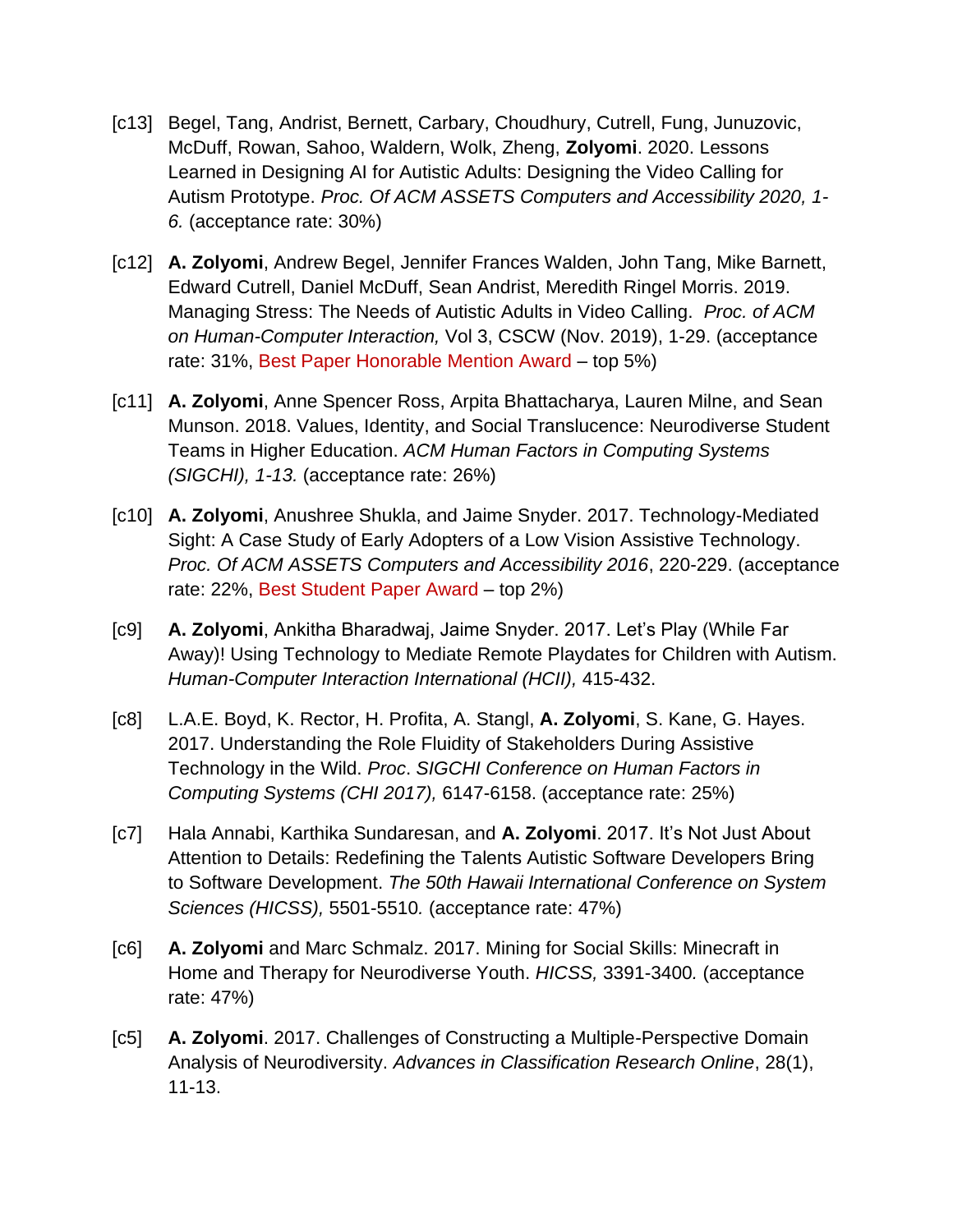- [c4] **A. Zolyomi**, Joseph Tennis. 2017. Autism Prism: A Domain Analysis Examining Neurodiversity. *Proc. of the North American Symposium on Knowledge Organization (NASKO),* 1-34.
- [c3] Meredith Morris, **A. Perkins**, Catherine Yao, Sina Bahram, Jeffrey Bigham, Shaun Kane. 2016. With most of it being pictures now, I rarely use it: Understanding Twitter's Evolving Accessibility to Blind Users. *Proc*. *SIGCHI Conference on Human Factors in Computing Systems (CHI 2016),* 1-12. (acceptance rate: 23%)
- [c2] Camille Cobb, Ted McCarthy, **A. Perkins**, Ankitha Bharadwaj, Jared Comis, Brian Do, Kate Starbird. 2014. Designing for the Deluge: Understanding & Supporting the Distributed, Collaborative Work of Crisis Volunteers*. ACM CSCW,*  888-899. (acceptance rate: 27%)
- [c1] Shaun Kane, Meredith Morris, **A. Perkins**, Daniel Wigdor, Richard Ladner, Jacob O. Wobbrock. 2011. Access Overlays: Improving Non-Visual Access to Large Touch Screens for Blind Users. *ACM Symposium of User Interface Software and Technology (UIST),* 1-10. (acceptance rate: 25%)

## **Extended Abstracts and Posters: Archival, Refereed**

- [p5] **A. Zolyomi**, Ridley Jones, Tomer Kaftan. 2020. #ActuallyAutistic Sense-Making on Twitter. *ACM SIGACCESS.*
- [p4] **A. Zolyomi**, Taylor Gotfrid, Kristen Shinohara**.** 2019. Socializing via a Scarf: Individuals with Intellectual and Developmental Disabilities Explore Smart Textiles. *ACM SIGCHI.*
- [p3] **A. Zolyomi**, Anne Spencer Ross, Arpita Bhattacharya, Lauren Milne, and Sean Munson. 2017. Value Sensitive Design for Neurodiverse Teams in Higher Education. *ACM SIGACCESS*.
- [p2] **A. Zolyomi**, Anushree Shukla, and Jaime Snyder. 2016. Social Dimensions of Technology-Mediated Sight. *ACM SIGACCESS*.
- [p1] **A. Perkins**, Tira Cohene. 2006. The impact of user research on product design case study: accessibility ecosystem for Windows Vista. *ACM SIGACCESS.*

## **Workshop Papers: Refereed**

[w4] **A. Zolyomi**. 2019. Neurodiverse Technology-Mediated Collaboration: Co-Design Towards Enhancing the Agency of Autistic Adults, *Consortium for the Science of Socio-Technical Systems (CSST)*.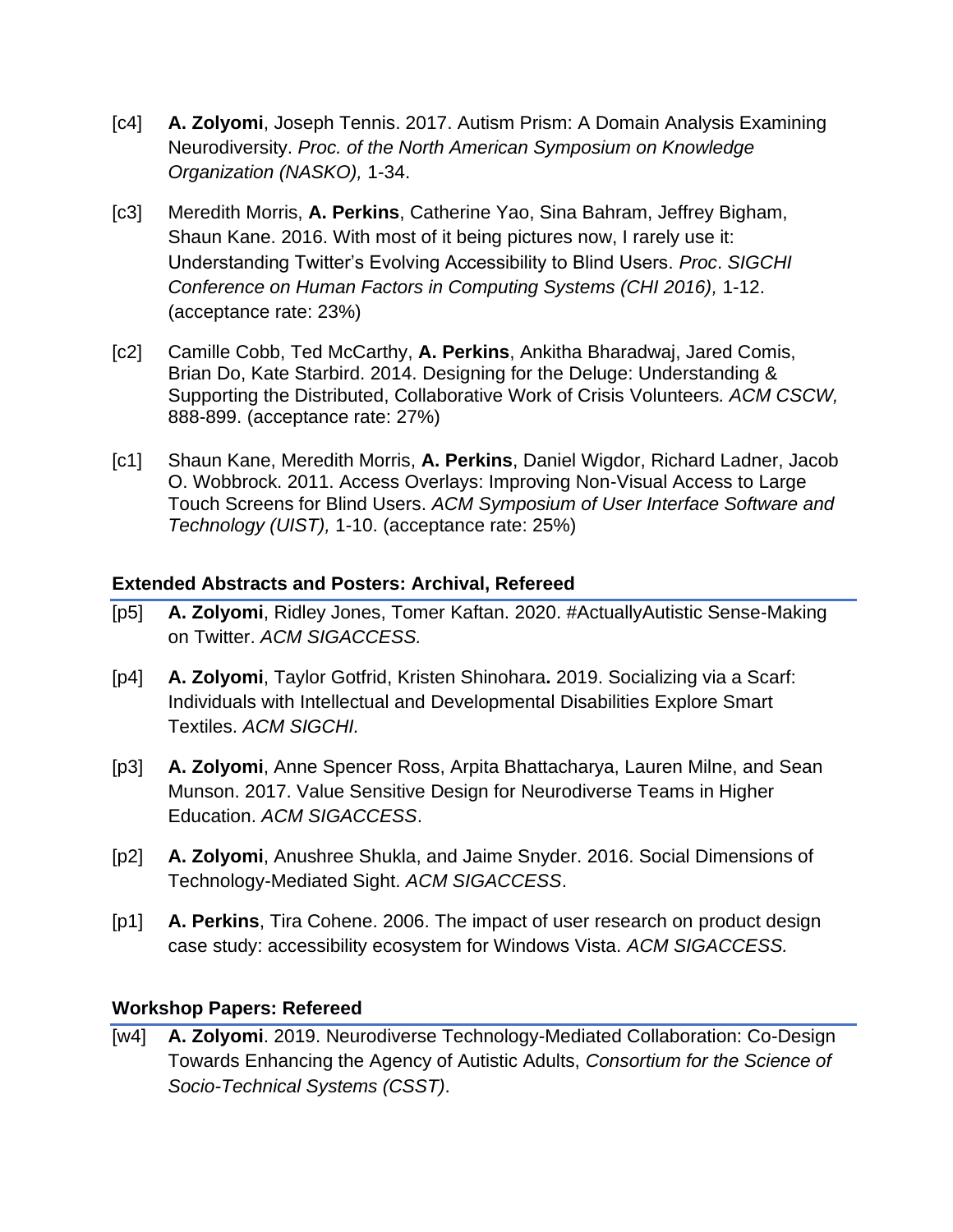- [w3] **A. Zolyomi** and Marc Schmalz. 2018. Clay for HCI Research: Creating and Interpreting Forms*. Disruptive Improvisation Workshop*, ACM SIGCHI.
- [w2] **A. Zolyomi**. 2016. Connecting Tinkerers: Enriching Maker Communities through Neurodiversity. *Autism and Technology Workshop*, ACM SIGCHI.
- [w1] Lund, A., **Perkins, A.**, Kurniawan, S., Nacke, L. 2011. *Accessible Games Special Interest Group (SIG)*, ACM SIGCHI.

## **Book, Magazine, and Newsletter Contributions**

- [b3] **A. Zolyomi**, Jaime Snyder. 2018. Early Adopters of a Low Vision Head-Mounted Assistive Technology. Special Interest Group on Accessible Computing (SIGACCESS), Newsletter Issue 122.
- [b2] Technical Contributor for Microsoft Corporation. *Engineering Software for Accessibility*. Microsoft Press (2009).
- [b1] Jennifer Linn, **A. Perkins.** 2008. Accessibility 101**,** Code Magazine, 5(4).

## **Media Coverage**

[m1] A DARPA Sarcasm Detector Is Good [https://gizmodo.com/a-darpa-sarcasm-detector-isgood-1846991265]. By W. Kimball. [www.gizmodo.com.](http://www.gizmodo.com/) May 2021

## **Awards and Honors**

| 2019    | Best Paper Honorable Mention Award. Zolyomi, et al. Managing Stress: The       |
|---------|--------------------------------------------------------------------------------|
|         | Needs of Autistic Adults in Video Calling. ACM CSCW. Publication [c12].        |
| 2019    | <b>ACM ASSETS Doctoral Consortium Grant</b>                                    |
| 2017    | Best Paper Honorable Mention Award. Zolyomi, et al. Technology-Mediated        |
|         | Sight: A Case Study of Early Adopters of a Low Vision Assistive Technology.    |
|         | ACM ASSETS. Publication [c10].                                                 |
| 2017-18 | Fellow, Leadership Education in Neurodevelopmental and Related Disabilities    |
|         | (LEND), UW.                                                                    |
| 2017    | Harlan Hahn grant (\$2,000), Disability Studies Department, UW.                |
| 2015-17 | Top Scholar Award, Graduate Opportunities and Minority Achievement             |
|         | Program (GO-MAP), UW.                                                          |
| 2014    | Patent granted for "User experience customization framework", US 8732661.      |
| 2009    | Patent granted for "Personalization of user accessibility options", US         |
|         | 7554522.                                                                       |
| 2009    | Patent granted for "Icon for a portion of a display screen (Windows Vista Ease |
|         | of Access icon)", US D606091.                                                  |
| 2009    | Patent application for "Three-State Touch Input System), US 20110138284.       |
| 2000-10 | Five Microsoft Ship-It Awards for contributing to the release of MSN and       |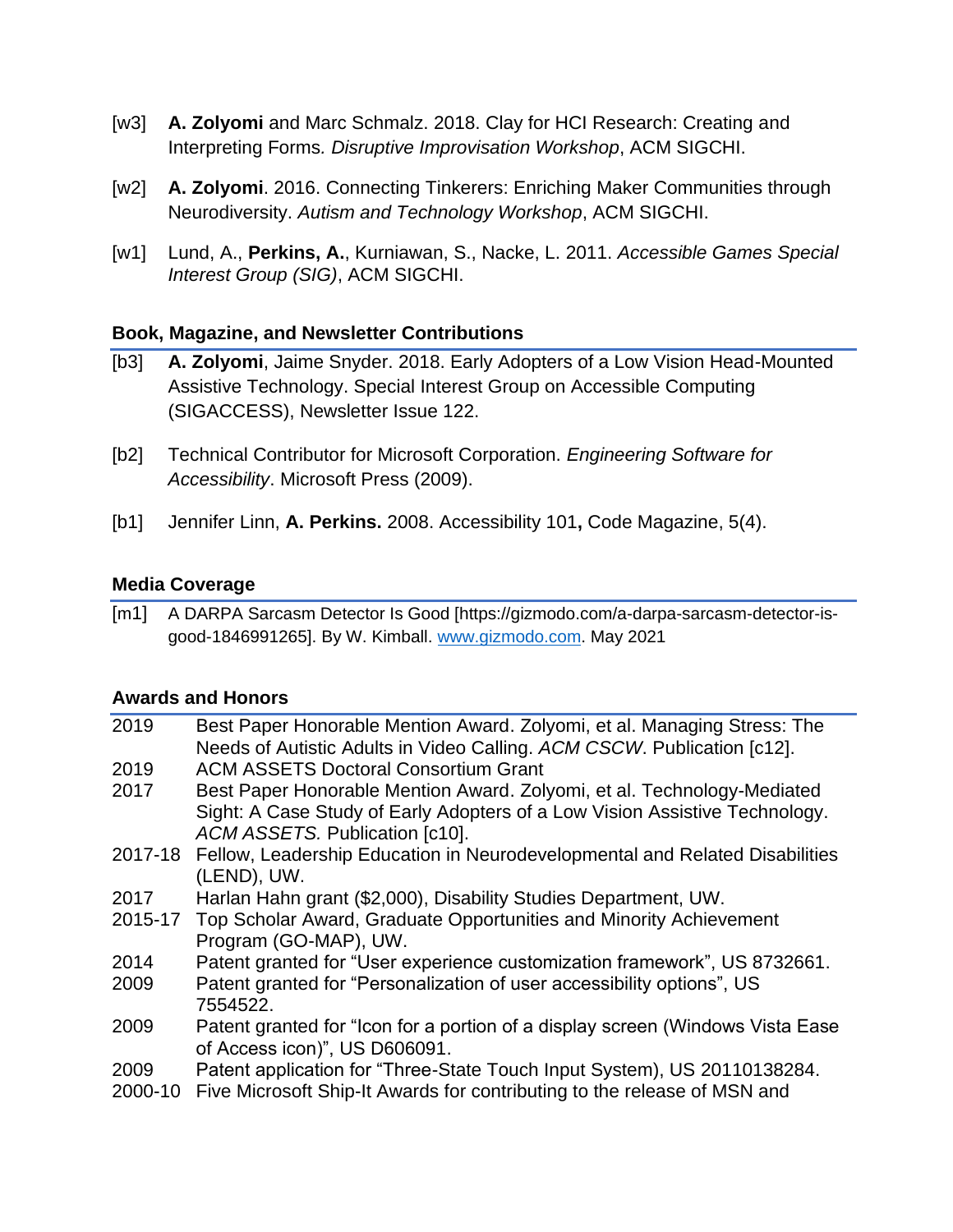Windows products.

## **Contribution to Technology Industry Research and Standards Organizations**

Industry coalition member, *Cloud4All and Global Public Inclusive Infrastructure*; funders included the National Institute on Disability and Rehabilitation Research (NIDRR), U.S. Department of Education, and the European Union, 2011-13.

Advisory Board member, *National Center for Technology Innovation (NCTI)* funded by the U.S. Office of Special Education Programs (OSEP), 2007-10.

Working Group Member, *Web Accessibility Guidelines, Web Accessibility Initiative (WAI*), World Wide Web (W3C), 1999-2001.

## **Federal Grant Referee**

"Technology in the Works" Grants for collaborative research projects that explore innovative assistive technologies that can provide greater access for students with disabilities. National Center for Technology Innovation – Office of Special Education Programs (OSEP), 2007-10.

## **Invited Talks**

| 2021 | Invited Speaker, GroupLens Lab Journal Club, University of Minnesota                                                                                                                  |
|------|---------------------------------------------------------------------------------------------------------------------------------------------------------------------------------------|
| 2021 | "Designing Technology for Face-to-Face Neurodiverse Communication", UW<br><b>Autism Center</b>                                                                                        |
| 2021 | "Design of Communication and Affective Technology for Autistic Adults: From<br>Speculative Co-Design to Consumer-Focused R&D", Vanderbilt Computer<br>Science                         |
| 2021 | Digital Equity Panel, Inclusify By Design, University of Washington                                                                                                                   |
| 2018 | "Technology-Mediated Lived Experiences of #ActuallyAutistic Individuals",<br>Human Factors and Ergonomics Society Symposium.                                                          |
| 2013 | "Demonstration of Wearable Fabric Technology", Kennedy Center Leadership<br>Exchange in Arts and Disability (LEAD), John F. Kenney Center for the<br>Performing Arts, Washington D.C. |
| 2012 | "Designing Effective Technologies Through the Use of Personas", Research<br>Webinar, Assistive Technology Industry Association (ATIA).                                                |
| 2012 | "Digital Rights and Markup for Digital Books" and "Panel on Accessibility and<br>Inter-operability", Computers Helping People with Special Needs (ICCHP).                             |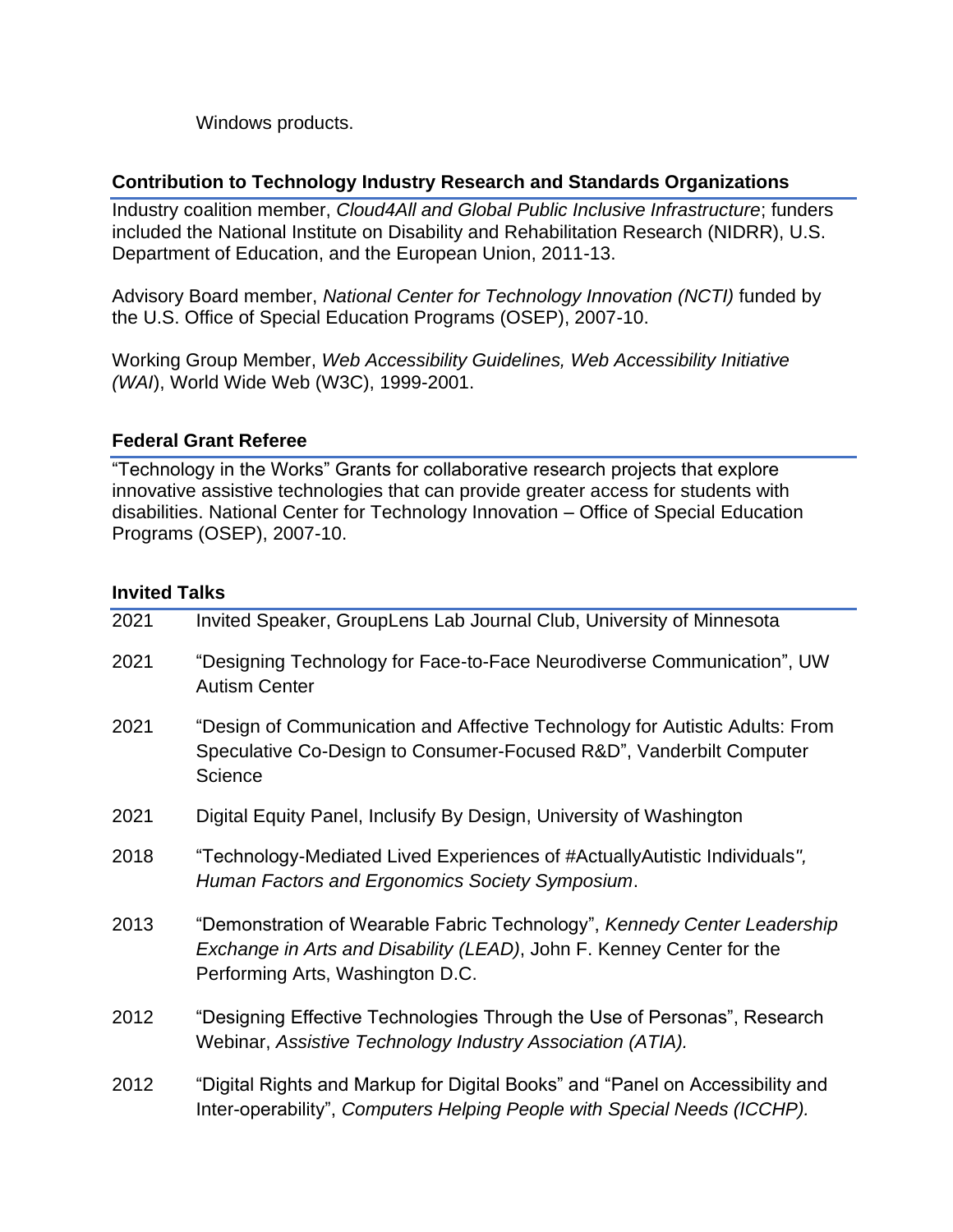| 2011 | "Accessible Touch Screen Interactions", Demonstrated Surface Touch<br>Overlays. Technology and Persons with Disabilities Conference (CSUN).             |
|------|---------------------------------------------------------------------------------------------------------------------------------------------------------|
| 2010 | "Research on Emerging Technologies: A Panel Speaks About Research<br>Funded by NCTI", CSUN.                                                             |
| 2009 | "Inclusive Innovation at Microsoft: Windows 7 and Silverlight", Software<br>Development for Enhancing Accessibility and Fighting Info-exclusion (DSAI). |
| 2007 | "Creating usable interfaces for people with disabilities", Puget Sound World<br>Usability Day.                                                          |
| 2006 | "Built-in Ease of Access Coming in Windows Vista", CSUN.                                                                                                |

## **Invited Research Workshops and Consortia**

**Zolyomi.** 2019. "Neurodiverse Socio-Technical Collaboration: Co-Design Towards Enhancing the Agency of Autistic Adults, *ACM SIGACCESS conference* (*ASSETS)*.

**Zolyomi.** 2019. "Designing to Improve the Agency of Autistic Adults in Technology-Mediated Collaboration", *UW Design-Use-Build (DUB).*

Microsoft Research Faculty Summit, *Ability Team*, 2019.

Autism Research Workshop, *Autism at Work*, 2019.

Digital Storytelling Fellows, UW, 2017.

Workshopped my research on Neurodiverse Teamwork in Higher Education, *Value Sensitive Design: Charting the Next Decade*, Lorentz Center – Leiden, The Netherlands, 2016.

Expanding Accessibility Research, *UW Computer Science and Engineering / Microsoft Research Summer Institute*, 2016.

## **Service to Profession**

*Committee Membership* ACM SIGCHI Accessibility committee, 2021 - Present

*Conference Peer-Reviewer* 

ACM Computer Human-Interaction (CHI): 2016, 2017, 2019\*, 2020, 2022 ACM Computer Supported Cooperative Work (CSCW): 2018, June 2020, Oct 2020, April 2021 International Conference on Affective Computing & Intelligent Interaction (ACII) 2021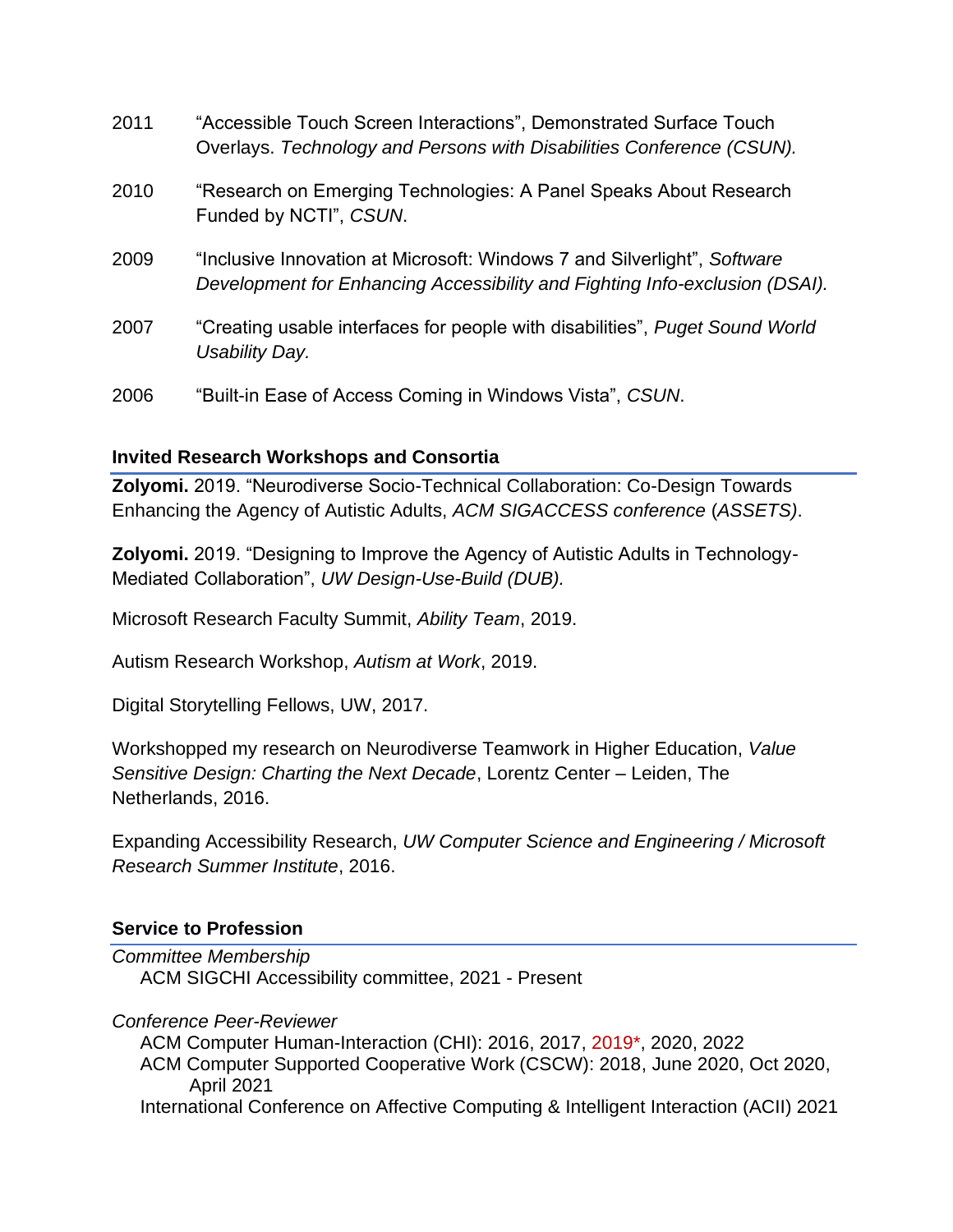ACM IDC Work-In-Progress: 2021 ACM Interaction Design for Children (IDC): 2019, 2020 ACM Tangible, Embedded and Embodied Interactions (TEI): 2019 Hawaii International Conference on System Sciences (HICSS): 2017, 2018 Educational Research and Reviews (ERR): 2017 ACM User Interface Software and Technology (UIST): 2014\* \*Special Recognition for Exceptional Reviewing

#### *Journal Reviewer*

ACM Transactions on Computer-Human Interaction (TOCHI) 2022 ACM Transactions on Accessible Computing (TACCESS): 2018, 2021 Springer Higher Education: 2020 Autism Policy and Practice: 2019 Springer Journal of Ambient Intelligence and Humanized Computing: 2018

#### *Event Organization*

Co-organizer of "Non-Ableist Data Science Workshop: Exploring Data Science and Inclusion" co-sponsored by the Taskar Center for Accessible Technology, the UW eScience Institute and the Paul G. Allen School of Computer Science & Engineering, 2020

Co-organizer of Neurodiversity Knowledge Structures session for workshop on "Involving Participants in Identifying Issues in Multi-Dimensional, Multi-Perspective, and Multi-Viewpoint Knowledge Structures", *Association for Information Science and Technology (ASIS&T)* Special Interest Group on Classification Research, 2017

Co-organizer, *Accessibility and Gaming*, ACM CHI Special Interest Group, 2011

Producer, *Puget Sound World Usability Day*, 2011-12

### **Departmental/University Service**

#### *Leadership Positions*

PhD student representative, Information School Research Committee, UW, 2018-19

Treasurer, Doctoral Student Association, Information School, UW, 2017-18

*Volunteer*

Co-developed and presented learning module, "Critical Thinking to Increase Community Voices in Data for Social Justice," UW-CAMP Dare to Dream Science Academy for high school students, UW, 2020

Member, Diversity Welcome Committee, Information School, UW, 2015

*Academic Mentorship*

Advise undergraduate Computing and Software Systems (CSS) and Interactive Media and Design (IMD) students on UW Bothell capstones, independent studies, and undergraduate research, 2021 - present